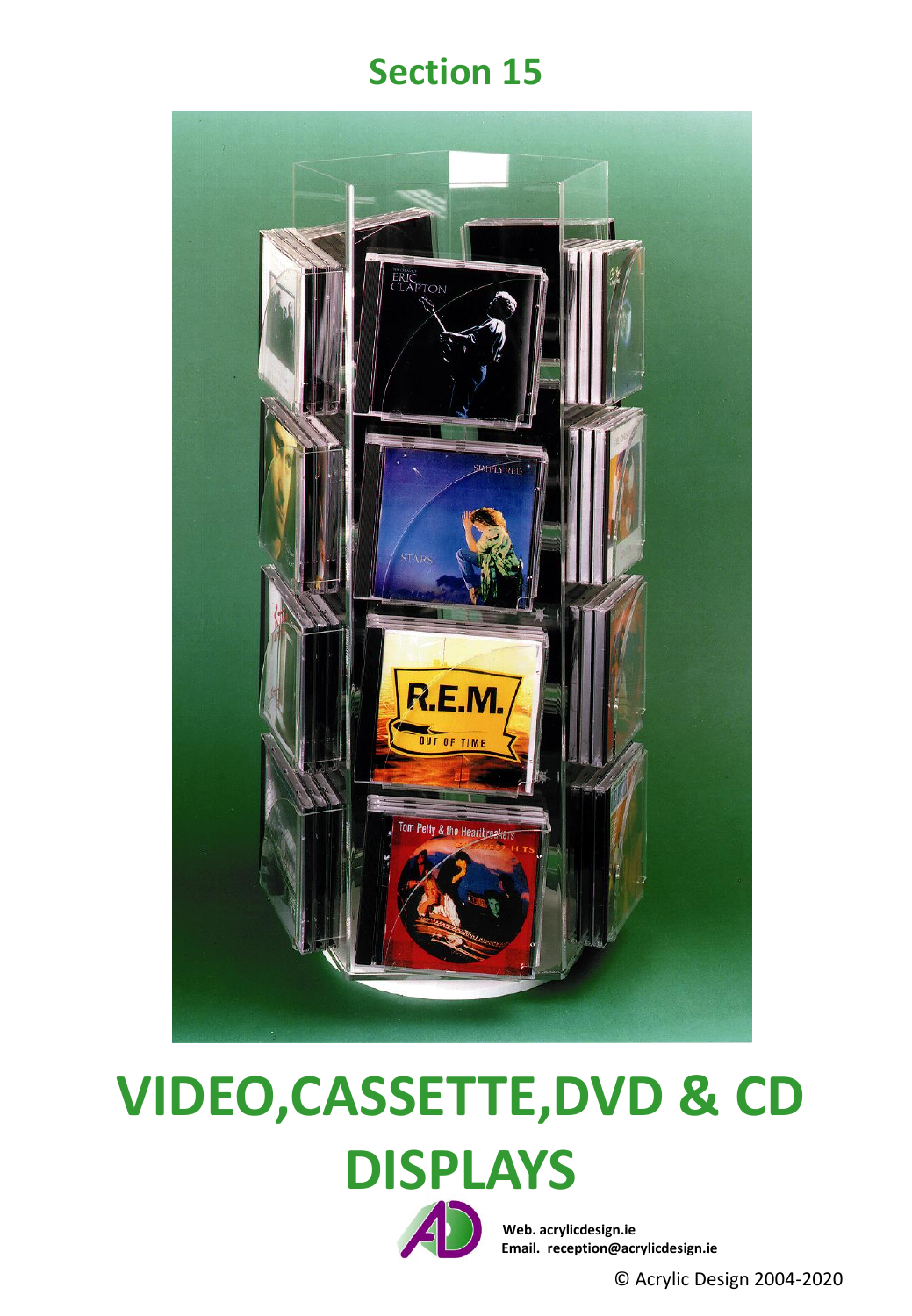# **Audio Visual Units**



## CT-001

CD Counter Spinner Unit. Made from clear acrylic with injection moulded pockets. Holds 60 CD's. Optional printed header section. Overall size (mm) 350w 655h 350d.



3 tier CD unit (as shown) in white and clear acrylic. These units are made to order, can be made in 1,2,3 or 4 tier.





R.E.M

## CD-9

CD Counter Cube with Lid Display. Holds 20 CD's in card sleeve plus information section above. This unit can be made in different sizes.



# **ACRYLIC DESIGN** & Fabrication Company Limited. Unit 5a Dunboyne Industrial Estate,

Dunboyne, County Meath. telephone: 01-802 6480 fax: 01-802 6481 email: sales@acrylicdesign.ie www.acrylicdesign.ie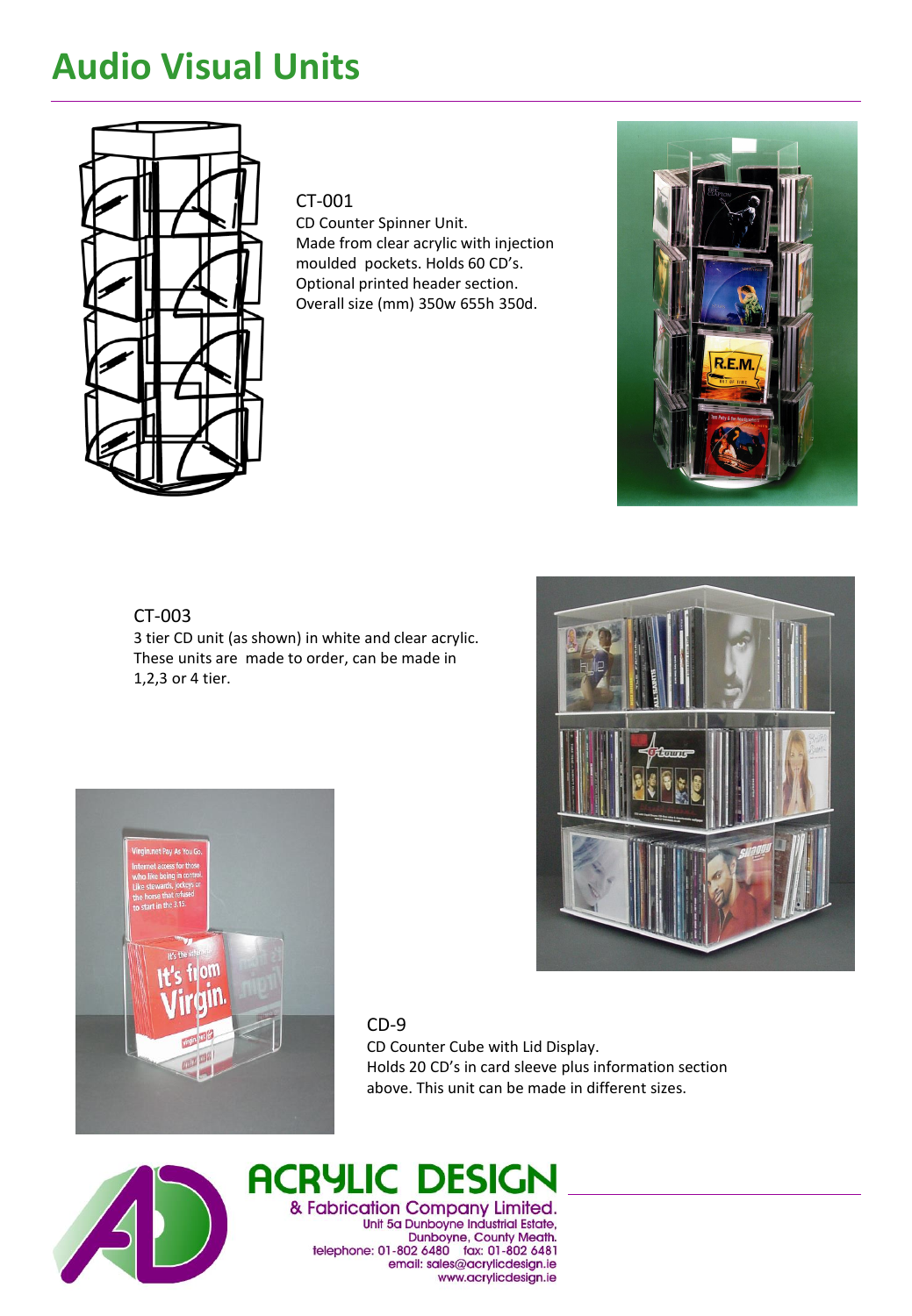# **Audio Visual Units**



#### CD-6

CD Counter Cube. Made in clear acrylic. All edges polished. Can be printed with your log.. Holds 10 CD's. Overall size (mm) 140w 150h 130d.





#### CD-8A

CD Pocket Counter Display. Made in clear acrylic. All edges polished. Can be printed with your log.. Holds 5 CD's. Overall size (mm) 150w 130h 130d.





#### CD-8B

CD Pocket Counter Display. Made in clear acrylic. All edges polished. Can be printed with your log. Holds 3 CD's. Overall size (mm) 150w 140h 90d.





#### CT-002

Three tier CD / Video Browser. Made from clear acrylic with front ticket holder. Holds 30 CD's or 12 Videos. Can be printed with your log. Overall size (mm) 300w 196h 223d.



**ACRYLIC DESI** & Fabrication Company Limited. Unit 5a Dunboyne Industrial Estate, Dunboyne, County Meath. telephone: 01-802 6480 fax: 01-802 6481 email: sales@acrylicdesign.ie www.acrylicdesign.ie